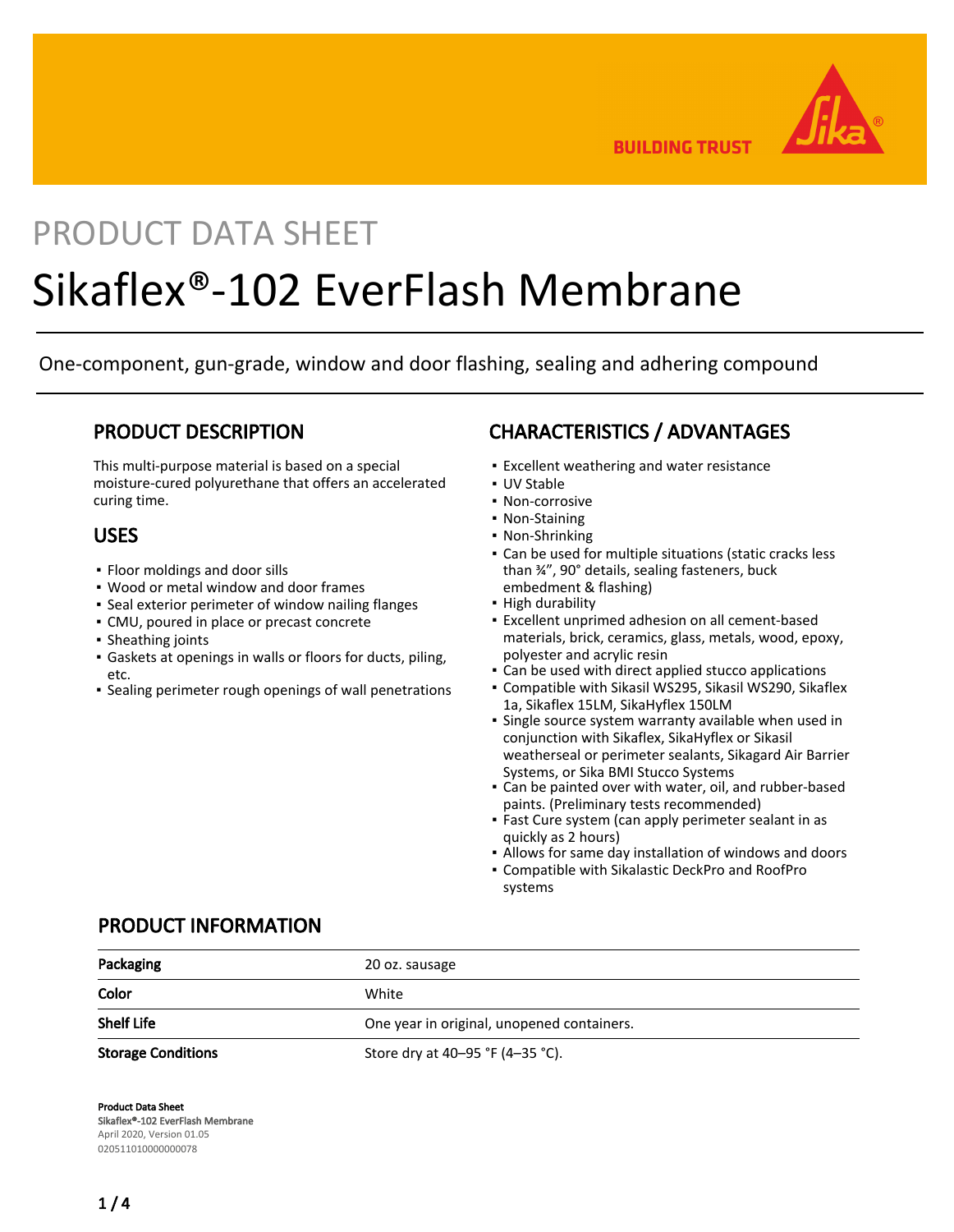## TECHNICAL INFORMATION

| <b>Shore A Hardness</b>         | $40 - 45$                                                                                                                                                                                                                                     | (at 73 °F (23 °C) 50 % R.H.) (ASTM D-2240)  |  |
|---------------------------------|-----------------------------------------------------------------------------------------------------------------------------------------------------------------------------------------------------------------------------------------------|---------------------------------------------|--|
| <b>Tensile Strength</b>         | 225 psi                                                                                                                                                                                                                                       | (ASTM D-412)<br>73 °F (23 °C)<br>50 % R.H.  |  |
| <b>Elongation at Break</b>      | 600 %                                                                                                                                                                                                                                         | (ASTM D-412)<br>73 °F (23 °C)<br>50 % R.H.  |  |
| <b>Elastic Recovery</b>         | 90%                                                                                                                                                                                                                                           |                                             |  |
| <b>Adhesion in Peel</b>         | Lap Shear Strength: 165psi<br>73F/23C 50% RH)                                                                                                                                                                                                 | (ASTM D-1002, modified glass substrate      |  |
| <b>Chemical Resistance</b>      | Good resistance to water, weak acids, weak alkalis, sewerage, mineral oils,<br>vegetable oils, fats, fuels. (Not resistant to organic solvents, paint thinner,<br>strong acids, strong alkalis). Consult Technical Service for specific data. |                                             |  |
| <b>Resistance to Weathering</b> | Excellent                                                                                                                                                                                                                                     |                                             |  |
| <b>Service Temperature</b>      | $-40-170$ °F ( $-40-75$ °C).                                                                                                                                                                                                                  |                                             |  |
| <b>APPLICATION INFORMATION</b>  |                                                                                                                                                                                                                                               |                                             |  |
| <b>Ambient Air Temperature</b>  | 40 °F to 100 °F. Sealant should be installed when joint is at midrange of its<br>anticipated movement.                                                                                                                                        |                                             |  |
| <b>Substrate Temperature</b>    | 40 °F to 100 °F. Sealant should be installed when joint is at midrange of its<br>anticipated movement.                                                                                                                                        |                                             |  |
| <b>Curing Rate</b>              | Tack-Free Time (TT-S-00230C)<br><b>Final Cure</b>                                                                                                                                                                                             | 1-2 hrs depending on climate<br>3 to 5 days |  |

## APPLICATION INSTRUCTIONS

#### SUBSTRATE PREPARATION

All surfaces must be sound, clean, dry, and free of frost, oil and grease. Curing compound residues and any other foreign matter must be thoroughly removed. A roughened surface will also enhance bond.

#### Detailing Joints, Seams, Cracks and Penetrations

- 1. Before application, fill or repair any cracks larger than 3/4 inch before application with appropriate repair material.
- 2. Fill and tool all cracks, joints and seams that measure up to 3/4 inch in width with Sikaflex®-102 EverFlash Membrane. Keep the nozzle in the sealant; continue on with a steady flow of sealant preceding the nozzle and avoid overlapping of sealant to eliminate entrapment of air.
- 3. Apply a thick bead of Sikaflex®-102 EverFlash Membrane to all sheathing joints, seams and cracks. For plywood knots, checks, cracks, separations or surface irregularities, apply a spot of Sikaflex®-102

EverFlash Membrane and trowel smooth.

4. Apply and tool a cant bead of Sikaflex®-102 EverFlash Membrane around wall penetrations and fasteners.

Use a dry putty knife, trowel or spatula to tool and 5. spread the product. Spread 1-inch beyond seams at each side of the window (or door) to a thickness of 12–15 mils.

Priming is not usually necessary for anodized aluminum, steel, non-absorbent materials such as glass, ceramics, stoneware and tiles. Consult Technical Service at 1-800- 933-SIKA for additional information on priming.

#### APPLICATION METHOD / TOOLS

Recommended application temperatures: 40–100 °F. For cold weather application, condition material to 65–75 °F before using.

#### Detailing and Waterproofing Rough Openings

- 1. Apply a thick bead of Sikaflex®-102 EverFlash Membrane to all inside corners, cracks, joints and seams within the rough opening.
- 2. Use a dry putty knife, trowel or spatula to tool and spread the product 1 inch beyond seams on each side



Product Data Sheet Sikaflex®-102 EverFlash Membrane April 2020, Version 01.05 020511010000000078

**BUILDING TRUST**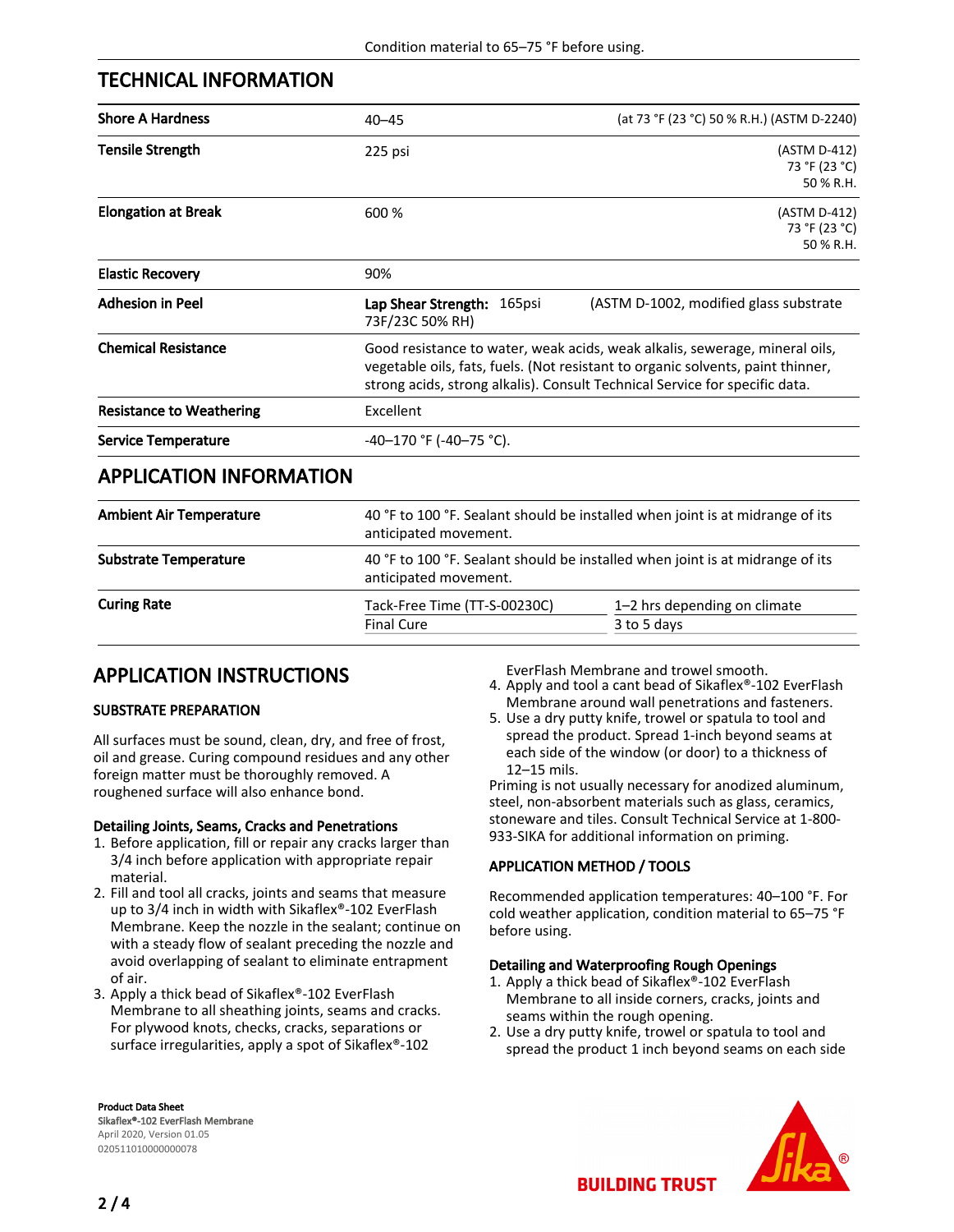at a thickness of 12–15 mils.

- Starting at the top, apply a thick bead of Sikaflex®-102 3. EverFlash Membrane in a zigzag pattern to the structural wall surrounding the rough opening. This may be applied immediately after detailing steps (1) and (2) above.
- 4. Spread the wet product to create a monolithic flashing membrane which surrounds the rough opening and extends 4 to 6 inches over the face of structural wall if required. Apply and spread additional product as needed to create a monolithic flashing membrane free of voids or pin holes.
- 5. If installing a buck, allow treated surfaces to skin, embed the buck in Sikaflex®-102 EverFlash Membrane and caulk all 90° details from the buck to the existing flashing (except the interior face of the buck)
- 6. Apply the Sikaflex®-102 EverFlash Membrane in a zigzag pattern over the buck and spread material to create a monolithic flashing membrane over the entire buck, tying it into the existing flashing previously applied. (Note – Leave the interior face of the window buck exposed)
- 7. Allow treated surfaces to skin before installing windows, doors and other wall assembly.

#### Stucco Application over Sikaflex®-102 EverFlash Membrane

- 1. Broadcast 16/20 mesh, crack angular sand to refusal into the Sikaflex®-102 EverFlash Membrane immediately after application and before product skins over.
- 2. Allow Sikaflex®-102 EverFlash Membrane with sand to cure before application of stucco system assembly.
- 3. It is recommended to apply stucco as soon as possible after the Sikaflex®-102 EverFlash Membrane with sand has cured. It is required that the stucco be applied within 14 days after initial Sikaflex®-102 EverFlash Membrane and sand application.

#### Tooling and Finishing

Tool as required with a dry putty knife, trowel or spatula.

#### Removal

In case of spills of leaks, wear suitable protective equipment, contain spill, collect with absorbent material, and transfer to suitable container. Ventilate area. Avoid contact. Dispose of in accordance with current, applicable local, state, and federal regulations. In case of emergency, call chemtrec 1-800-424-9300.

#### Over Painting

Allow 5 day cure at standard conditions when using Sikaflex®-102 EverFlash Membrane in total water immersion situations and prior to painting.

## LIMITATIONS

- Allow 5 day cure at standard conditions when using Sikaflex®-102 EverFlash Membrane in total water immersion situations and prior to painting.
- Avoid contact with alcohol and other solvent cleaners during cure.
- Do not apply when moisture-vapor-transmission condition exists from the substrate as this can cause bubbling within the membrane.
- **.** Use opened cartridges the same day.
- Avoid exposure to high levels of chlorine. (Maximum level is 5ppm).
- Avoid air-entrapment.
- **·** Since system is moisture-cured, permit sufficient exposure to air.
- White color tends to yellow slightly when exposed to ultraviolet rays. ▪
- The ultimate performance of Sikaflex®-102 EverFlash Membrane depends on proper application, good design and proper preparation of joint surfaces.
- Not for use in expansion joints.
- **Heavier substrates may require additional support** during the cure period.
- Do not use in contact with bituminous/asphaltic materials.

## BASIS OF PRODUCT DATA

Results may differ based upon statistical variations depending upon mixing methods and equipment, temperature, application methods, test methods, actual site conditions and curing conditions.

## OTHER RESTRICTIONS

See Legal Disclaimer.

## ENVIRONMENTAL, HEALTH AND SAFETY

For further information and advice regarding transportation, handling, storage and disposal of chemical products, user should refer to the actual Safety Data Sheets containing physical, environmental, toxicological and other safety related data. User must read the current actual Safety Data Sheets before using

Product Data Sheet Sikaflex®-102 EverFlash Membrane April 2020, Version 01.05 020511010000000078